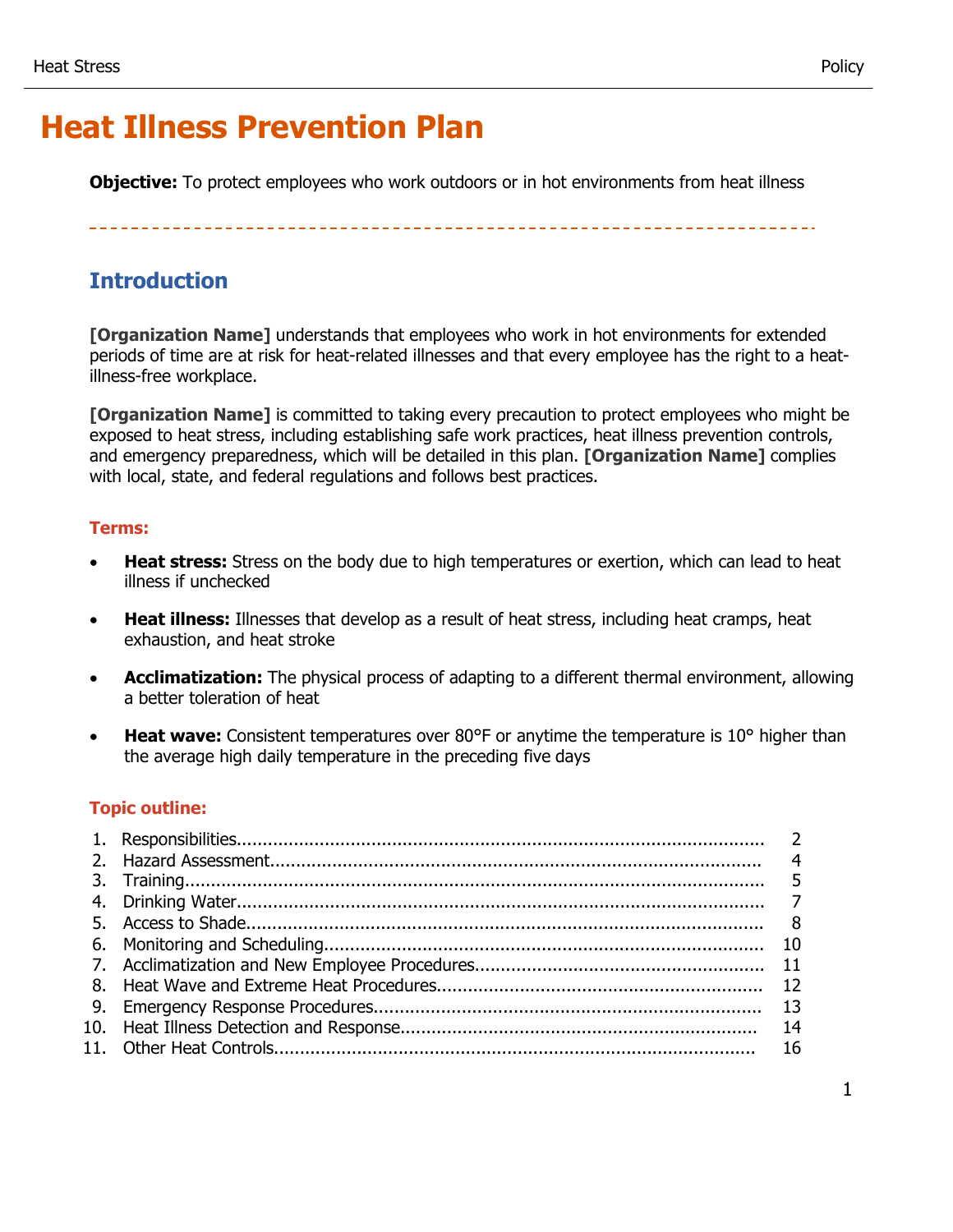## **Responsibilities**

## **Management:**

Management is responsible for the following:

- The formation and implementation of **[Organization Name's]** Heat Illness Prevention Plan
- Making the written plan available to all employees on site in both English and any other languages understood by the majority of employees
- Providing sufficient water, shade, rest areas, and other heat illness controls for employees
- Establishing work practices to minimize heat stress risks, such as acclimatization, required rest periods, employee monitoring, and strategic scheduling
- Providing access to first aid and emergency response procedures
- Assuring that employees will not experience retaliation for reporting heat illness symptoms or unaddressed heat stress hazards
- Designating a procedure for contacting emergency services, including who is responsiblefor contacting them
- Providing training to any employee who could possibly be exposed to the risk of heat illness before the employee starts work on:
	- Plan requirements
	- Work practices
	- Heat illness prevention, detection, and treatment
	- Who to contact in an emergency
- Providing to all supervisors a copy of this plan and training them in the following:
	- Requirements of the Heat Illness Prevention Plan and how to implement these requirements
	- Procedures that must be followed when an employee exhibits symptoms of a possible heat illness, including first aid and emergency procedures
	- How to monitor weather conditions, check extended weather forecasts, and respond to hot weather advisories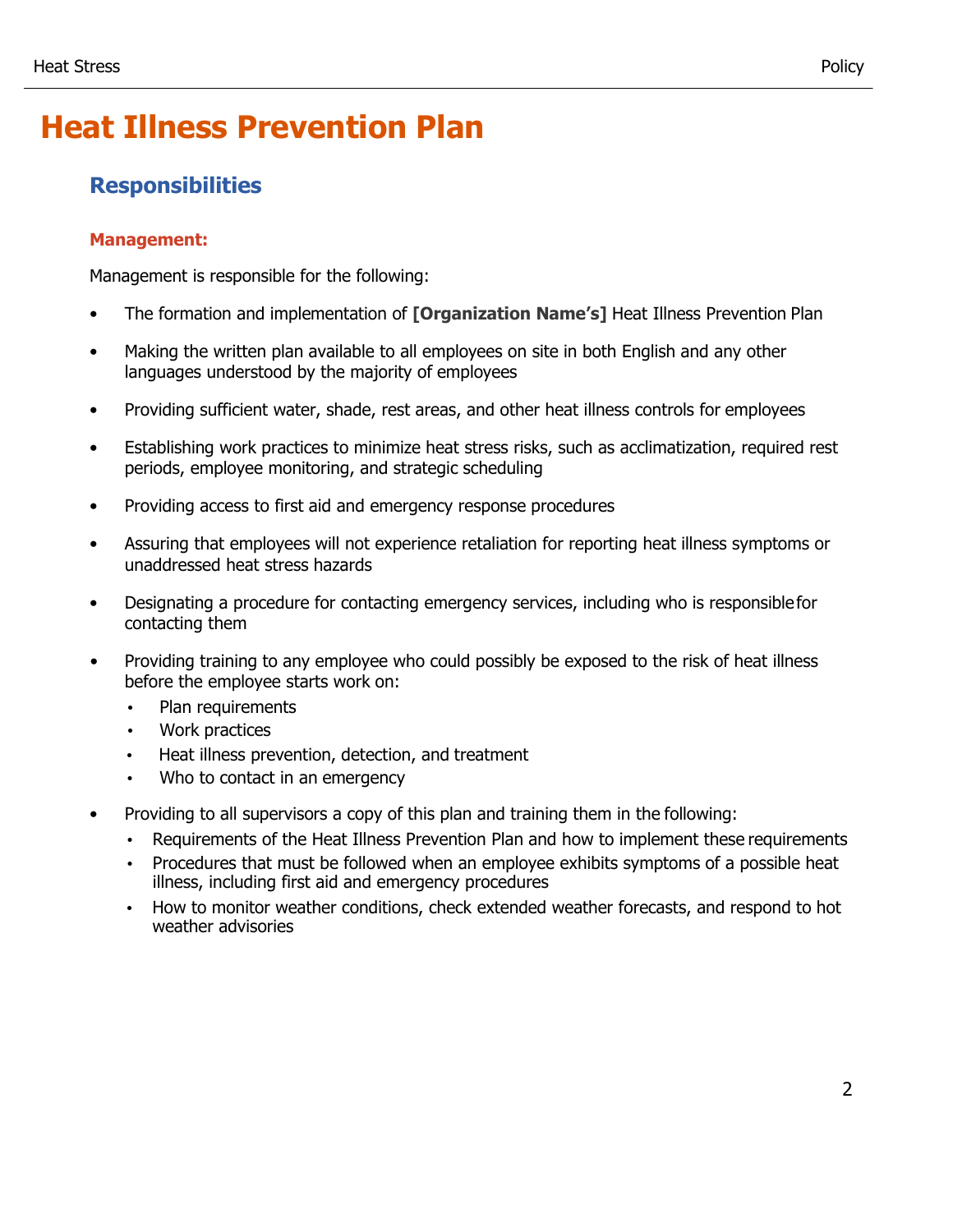### **Plan Administrator:**

**[Responsible Person]** shall administrate the Heat Illness Prevention Plan for **[Organization Name]**. The Plan Administrator is responsible for the following tasks:

- Developing and overseeing the **[Organization Name]** Heat Illness Prevention Plan
- Conducting a heat stress hazard assessment of the grounds and facilities
- Determining control methods to eliminate or reduce the risks
- Maintaining plan records
- Reviewing this policy at least once a year and updating it as needed

### **Supervisors:**

Supervisors are responsible for the following:

- Implementing the Heat Illness Prevention Plan as set out by the employer
- Completing all necessary heat illness prevention training
- Knowing how to monitor employees for the signs and symptoms of heat illness and how to follow emergency response procedures
- Knowing how to monitor weather reports and respond to heat advisories
- Reporting any heat stress hazards that need to be addressed

### **Employees:**

Employees are responsible for the following:

- Understanding their right to a heat stress-free workplace and what heat stress mitigation steps to expect from their organization
- Receiving appropriate training from their employer
- Knowing their role in heat-illness prevention and following guidelines to mitigate their risks
- Being able to recognize the symptoms of heat illness and immediately reporting them
- Reporting heat stress hazards that have not been addressed by the heat illness prevention plan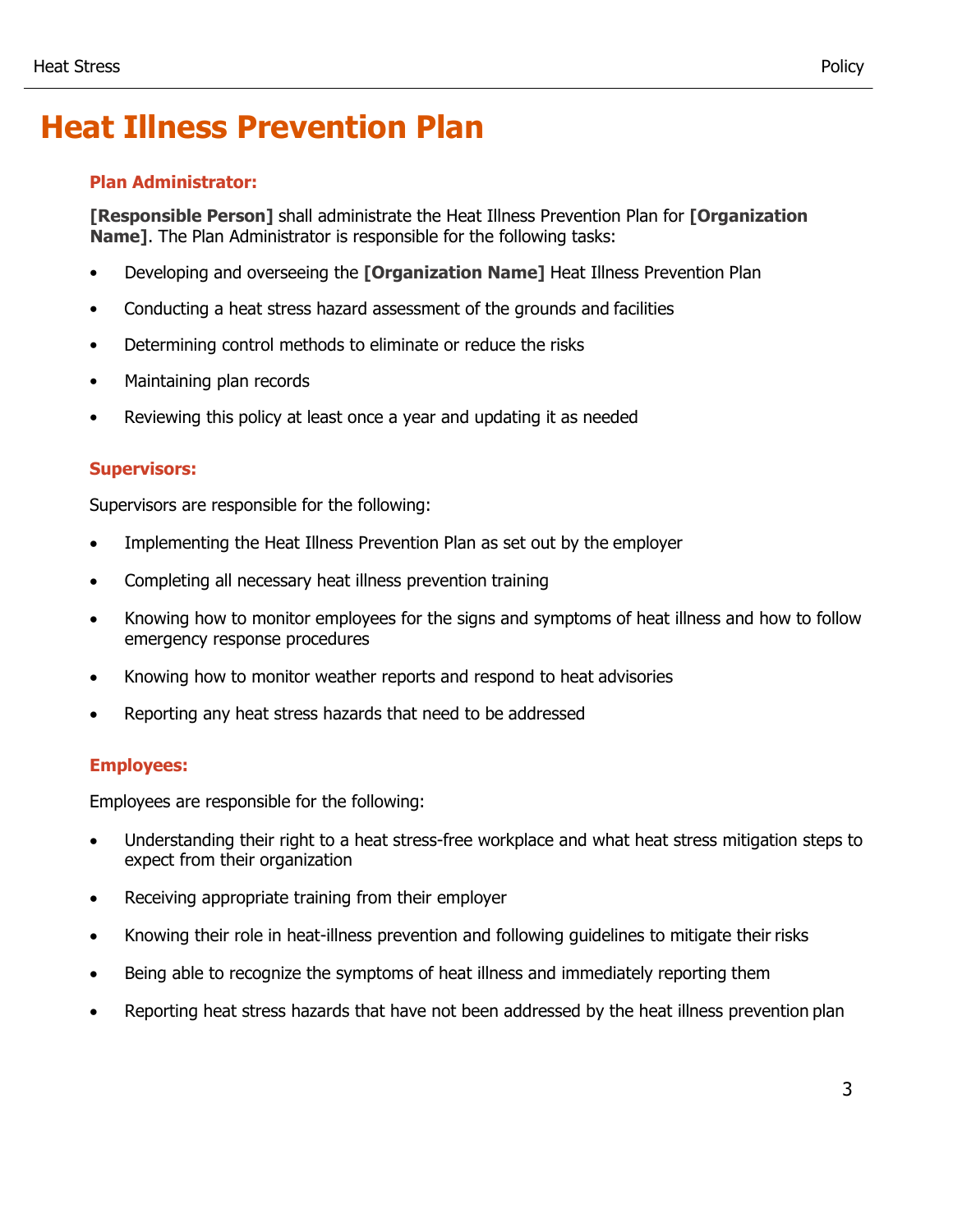## **Hazard Assessment**

**[Responsible Person]** shall conduct the hazard assessment for **[Organization Name]**.

Conduct a heat stress hazard assessment of the workplace and do job hazard analyses.

Determine how much heat and exertion employees are likely to be exposed to based on their work.

## **Factors that can increase heat stress include the following:**

- Temperatures at the worksite
- Humidity
- A lack of air movement and exchange
- The amount of time employees spend working in the heat
- The time of day work takes place
- Sources of radiant heat (e.g., sunlight, fire, or a hot furnace)
- Work that produces heat (e.g., welding)
- Physical contact with warm or hot objects or liquids
- The clothing and PPE employees are required to wear
- Physically strenuous work

Use the results to determine appropriate controls for mitigating hazards whenever possible, for planning acclimatization, and for using scheduling to limit employee exposure.

### **Worksite observations:**

**[Responsible Person]** shall conduct worksite observations to assure that everyone follows heat illness prevention procedures and that hazards are sufficiently controlled.

## **Training**

**[Responsible Person]** shall administrate the training program for **[Organization Name]** and keep training records.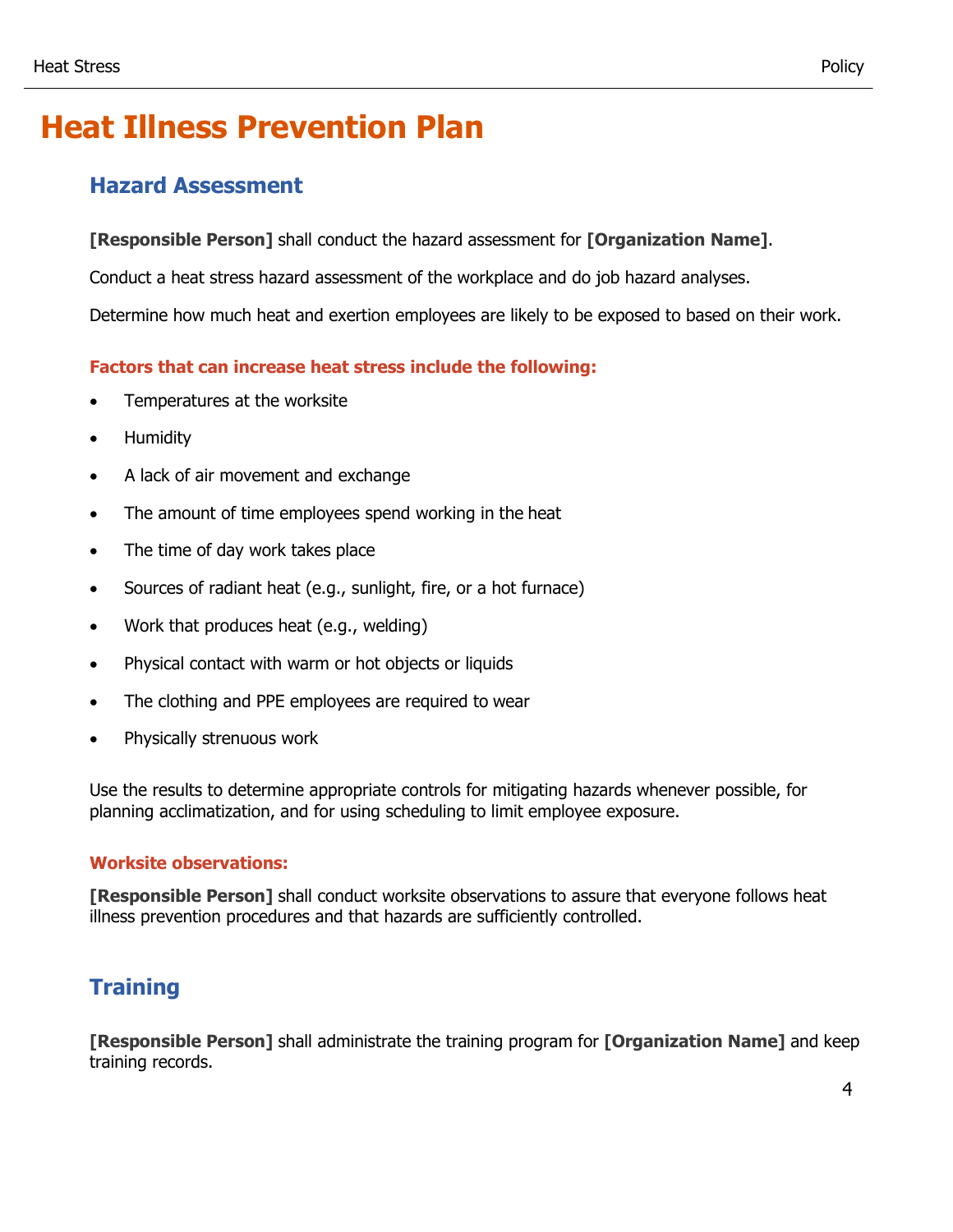## **Training requirements:**

Both employees and supervisors must be trained on the topics below prior to beginning work.

- Training must be in a language the employees and supervisors understand.
- Refresher training is required over time or if the program is not followed or remembered.
- If discrepancies are found between work practices and the information contained in the training, either the training or the work practices (as appropriate) must be updated to match the other.

## **Training topics:**

- Employees' right to a heat-stress-free workplace
- The environmental, behavioral, and personal risk factors for heat illness, such as radiantheat sources, exertion, clothing and PPE, and use of alcohol or drugs
- Types of heat illnesses, common symptoms, and appropriate emergency response for each
- The knowledge that mild symptoms may quickly become more severe or life-threatening
- The importance of immediately reporting any signs or symptoms of heat illness to the supervisor
- The employer's responsibility to provide shade, water, access to first aid, and cool-down rests during work and the employee's freedom to exercise their rights under this standard without fear of retaliation
- The employer's heat stress plan and its procedures:
	- Procedures for employees who are newly assigned to work in high heat areas
	- The organization's acclimatization methods
	- Heat wave procedures
	- Heat illness and emergency response, including contact information
- The importance of frequent consumption of water and the taking of rest breaks
- How heat illness prevention applies to employees' specific tasks

## **Supervisors shall be additionally trained on the following procedures:**

- How to respond to signs of heat illness in employees
- How to make use of weather reports and hot weather advisories
- How to assist the employer in enforcing the heat illness prevention plan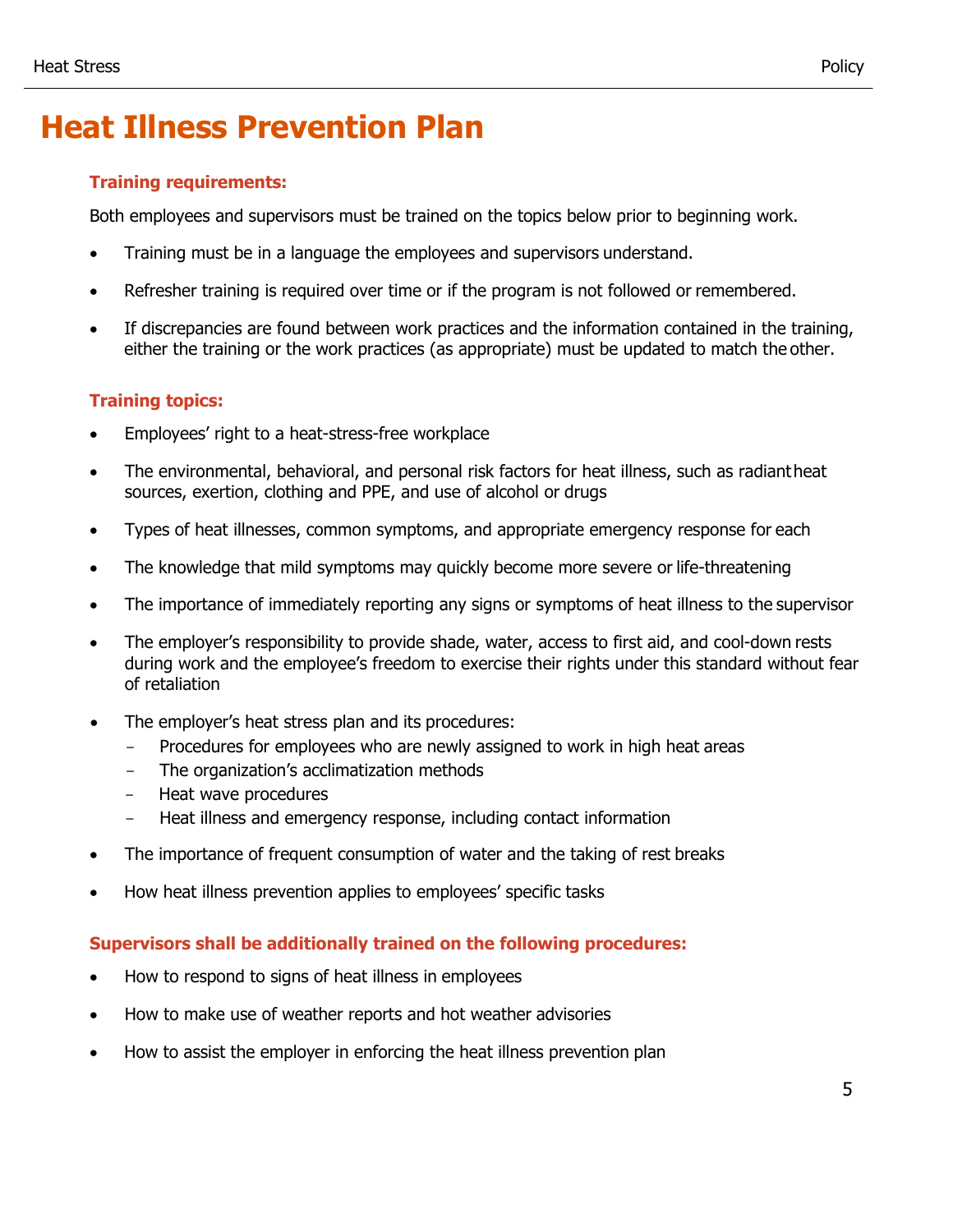### **Increasing training effectiveness:**

- **[Designated Person]** will hold short daily meetings with employees and supervisors to go over basic safety information and specific hazards, such as the current weather. **[Note:** This is an optional best practice.]
- If a heat wave or high heat is anticipated, supervisors and employees should be warned prior to their shifts and reminded of the special high heat procedures in place.
- Training will include question and answer sessions and practical demonstrations to assure understanding. **[Note:** This is an optional bestpractice.]

## **Drinking Water**

Employees must be given access to potable drinking water at no charge.

**[Responsible person]** is in charge of distributing and replenishing water. **[Note:** This is an optional best practice.]

Water shall be placed **[Insert Locations Here]**. **[Note:** Locations should be as near as possible to where employees are working, and there should be enough locations so employees will have sufficient water. Placing water only in designated shade areas may not be enough.]

## **The water shall have the following qualities:**

- Fresh and pure
- Free of taste or smell that would discourage employees from drinking it
- Comfortably cool
- Obtained from an approved source (e.g., Hoses must be government-approved and wells must be tested.)

### **Further requirements:**

- The water must be sufficient for the number of employees. Employers must provide at least one quart of water per employee per hour of work for the entire shift.
- The water must be replenished before employees need to report it or before they feel the need to ration their consumption.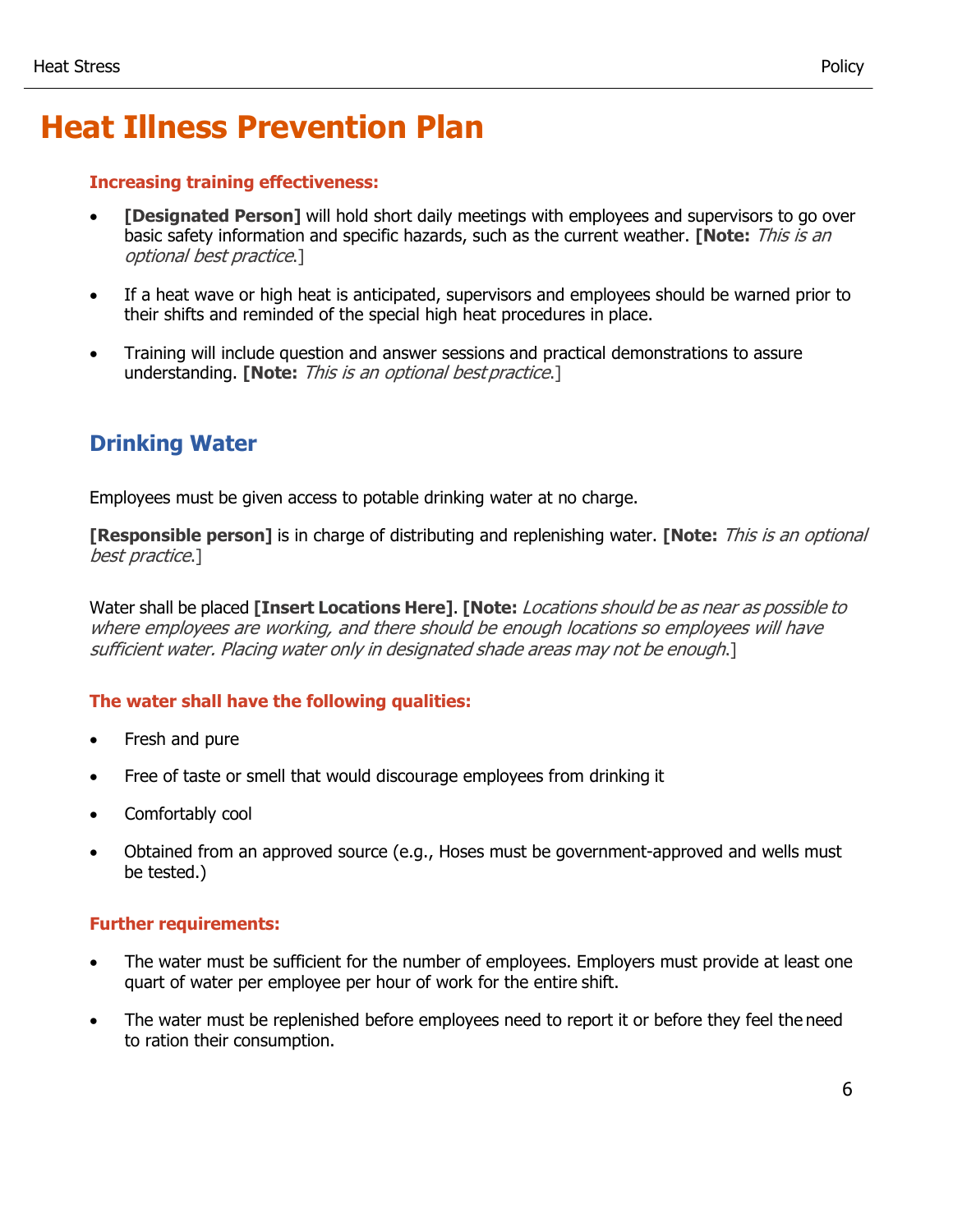- During a heat wave, the water must be replenished more often to keep it available and cool.
- Water containers (and all spouts and levers) will be kept clean.
- Employers will provide single use drinking cups. **[Note:** This is an optional best practice.]
- Employers will provide accessible sanitation facilities. **[Note:** This is an optional best practice.]
- As needed, as employees move, water will be moved closer to them. **[Note:** This is an optional best practice.]

### **Supervisors are responsible for the following:**

- Drink sufficient water during the shift.
- Also, drink sufficient water before and after work. **[Note:** This is an optional best practice.]
- Encourage the frequent drinking of small amounts of water throughout the shift. In high heat environments, remind employees that drinking extra water may be necessary.
- Discourage the choosing of drinks with caffeine or sugar that may possibly dehydrate employees instead of water. Also, discourage the drinking of alcohol.
- Monitor the water supply.
- If employees become dehydrated and are unable to alleviate symptoms with the steps below, get them immediate medical attention.

### **Employees are responsible to do the following:**

- Drink up to 4 cups per hour, especially when the weather is hot.
- Also, drink sufficient water before and after work. **[Note:** This is an optional best practice.]
- Be aware that in high heat situations, you may need to drink more.
- Monitor yourself for signs of dehydration. If you feel dehydrated:
	- Inform your supervisor.
	- Rest in the shaded resting area.
	- Drink water in small amounts but frequently.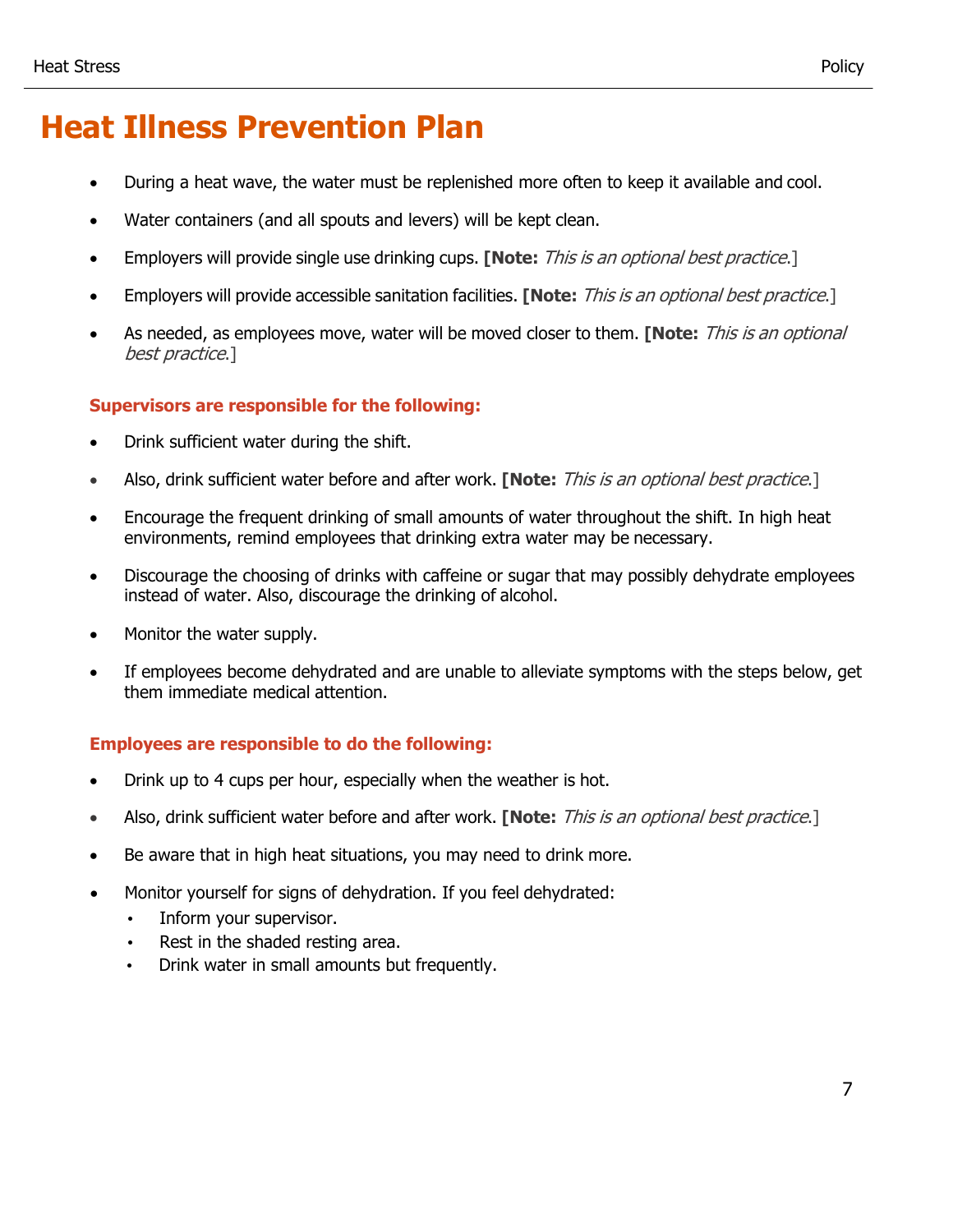## **Access to Shade**

Access to shaded areas will be provided to employees as needed. Employees are encouraged to use these areas when they feel overheated. Use of shaded areas must always be permitted.

- **[Responsible Person]** shall oversee proper implementation of the shaded areas.
- **[Responsible Person]** will communicate to employees the current location of shaded areas every day. **[Note:** This is an optional bestpractice.]
- The type of shade provided is **[describe shaded areas here]**. **[Note:** If multiple types of shade are provided or if it depends on the day, give an overview of the options that may be used.]
- Shaded rest areas are located **[insert locations here]**. **[Note:** If the locations are permanent, consider creating <sup>a</sup> map for employees. If the locations depend on the day, list the spots where they might be, or give an overview.]

## **Shaded area requirements:**

- Shade must be strong enough to cool employees down. Other shadows should not be visible in the shade.
- Shade will be provided by the employer when the air temperature exceeds 80°F.
- If the temperature is less than 80°F, shade should still be available and must be provided upon employee request.
- **[Responsible Person]** will monitor when the air will exceed (and is exceeding) 80°F.
	- Air will be monitored hourly at the worksite and the shade will be set up immediately if 80°F is exceeded. **[Note:** This is one sample option.]
	- If the temperature is expected to exceed 80°F, shade will be set up at 5:00 the previous night. **[Note:** This is another sample option.]
- It should be located as close as is practical to areas where employees are working.
- Shade must be easy to access.
- The shaded area must not be unsafe, unhealthy, or insufficiently cool. Nothing about it should discourage access or use.
- Shaded areas should be large enough to accommodate all employees who are on meal, rest, or recovery periods without crowding. (i.e., Employees should not be in contact with each other or unable to sit normally.)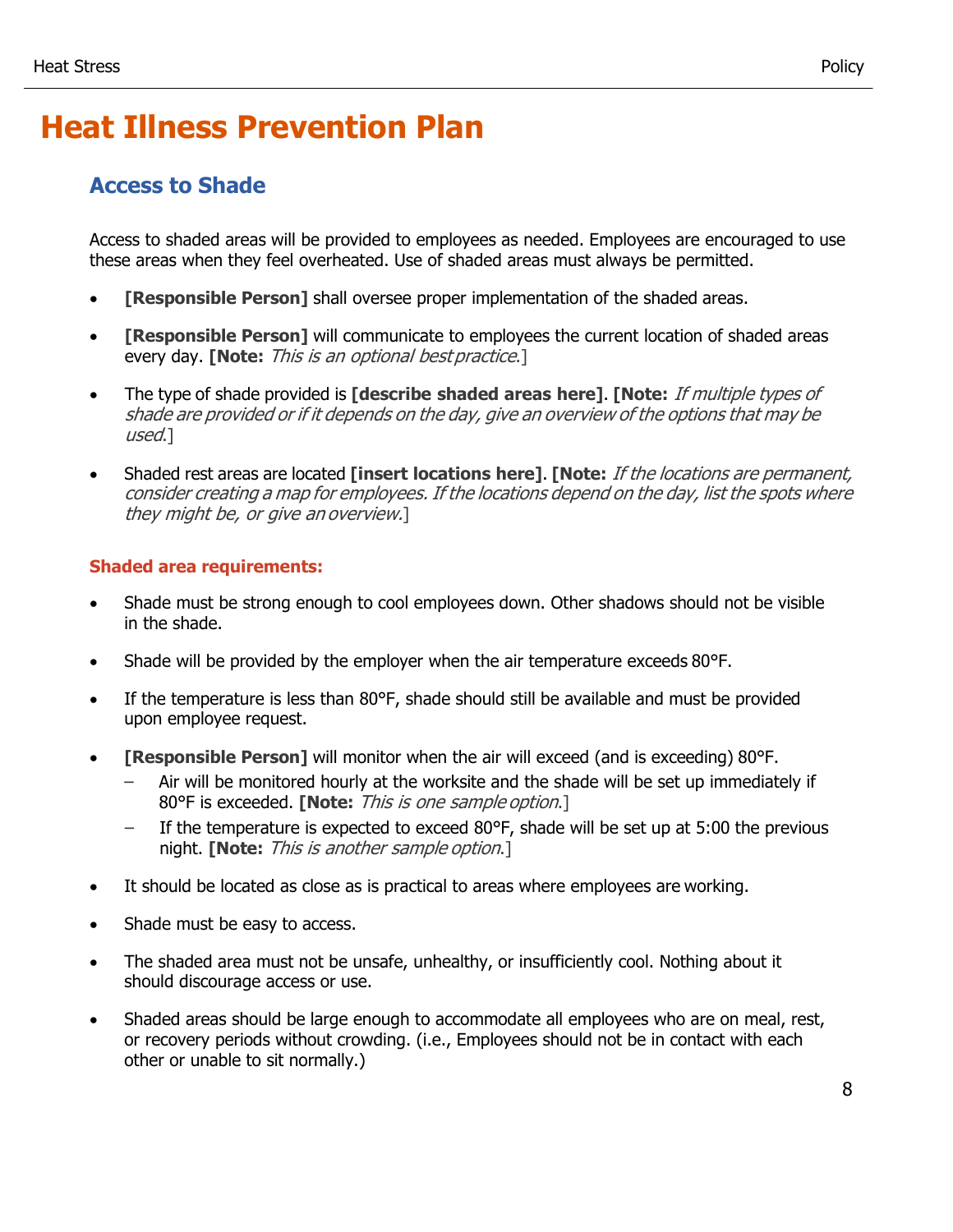### **Shaded area requirements (continued):**

- Employees will be provided with places to sit not directly on the ground, as this will allow better cooling. **[Note:** This is an optional best practice.]
- Employers and supervisors must not pressure employees to leave the site or use their airconditioned vehicles for lunch: there must be enough room for all employees who wish to stay on-site for lunch.
- If shaded areas cannot be a permanent structure, alternate shade solutions that provide equivalent protection can be used. **[Note:** Examples of shade types can be found here[:](https://www.dir.ca.gov/dosh/etools/08-006/EWP_shade.htm) [https://www.dir.ca.gov/dosh/etools/08-006/EWP\\_shade.htm\]](https://www.dir.ca.gov/dosh/etools/08-006/EWP_shade.htm)
- If natural vegetation is used for shade, **[Responsible Person]** will evaluate the shade for effectiveness.

#### **Employee responsibilities:**

Employees are responsible to do the following:

- Take ordinary rest breaks in the shaded area.
- Monitor themselves for signs of heat stress, and go to the shaded area when they need to cool down. (This is a "preventive cool-down rest period.")
- Report any problems with the shaded area to **[Responsible Person]**.

#### **When employees use shaded areas for a preventive cool-down:**

- **[Responsible Person]** will do the following:
	- Encourage employees to stay in the shade until they feel better.
	- Monitor employees.
	- Ask them if they are experiencing symptoms of heat illness.
	- If an employee reports symptoms of heat illness, activate emergency services for the employee.
- The employee will not be sent back to work before symptoms have ended, and at a minimum given at least 5 minutes to rest.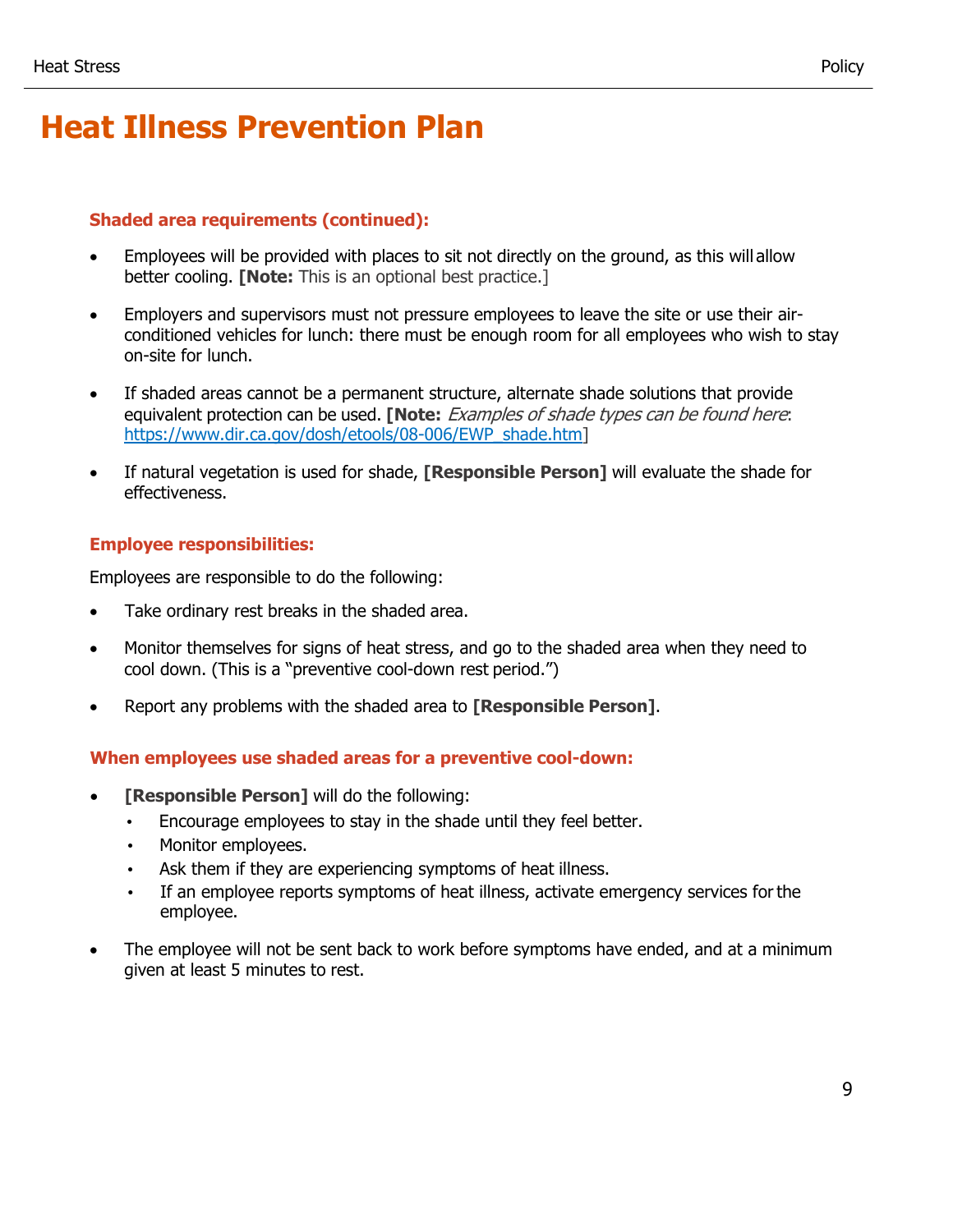## **Monitoring and Scheduling**

## **Monitoring:**

- Monitor employees for signs of heat illness.
- **[Responsible Person]** will monitor when the air will exceed (and is exceeding) 80°F.
- Throughout the summer, weather and temperature will be monitored two weeks ahead, and the work schedule will be planned to accommodate the expected weather.

## **Scheduling:**

- Scheduling accommodations may include:
	- Working during cooler hours
	- Working at night
	- Stopping work early
	- Rescheduling the entire job
	- Increased breaks
- In general, reschedule strenuous jobs for the coolest part of the day.
- Special precautions are required for temperatures about 80°F, temperatures above 95°F, and heat waves.

## **Acclimatization and New Employee Procedures**

**[Organization Name]** requires employees to be acclimatized in order for them to better tolerate heat in the workplace.

Acclimatization is the physical process of adapting to a different thermal environment, allowing a better toleration of heat. Acclimatization procedures require gradual exposure that gives the employee time to adjust to each level of exposure.

Acclimatization is essential for new employees, but is necessary for all employees when the temperature significantly changes.

Heat stress is much more likely if these procedures are not followed.

**[Responsible Person/the supervisor]** is responsible for observing new employees during their first 14 days of employment in high heat areas.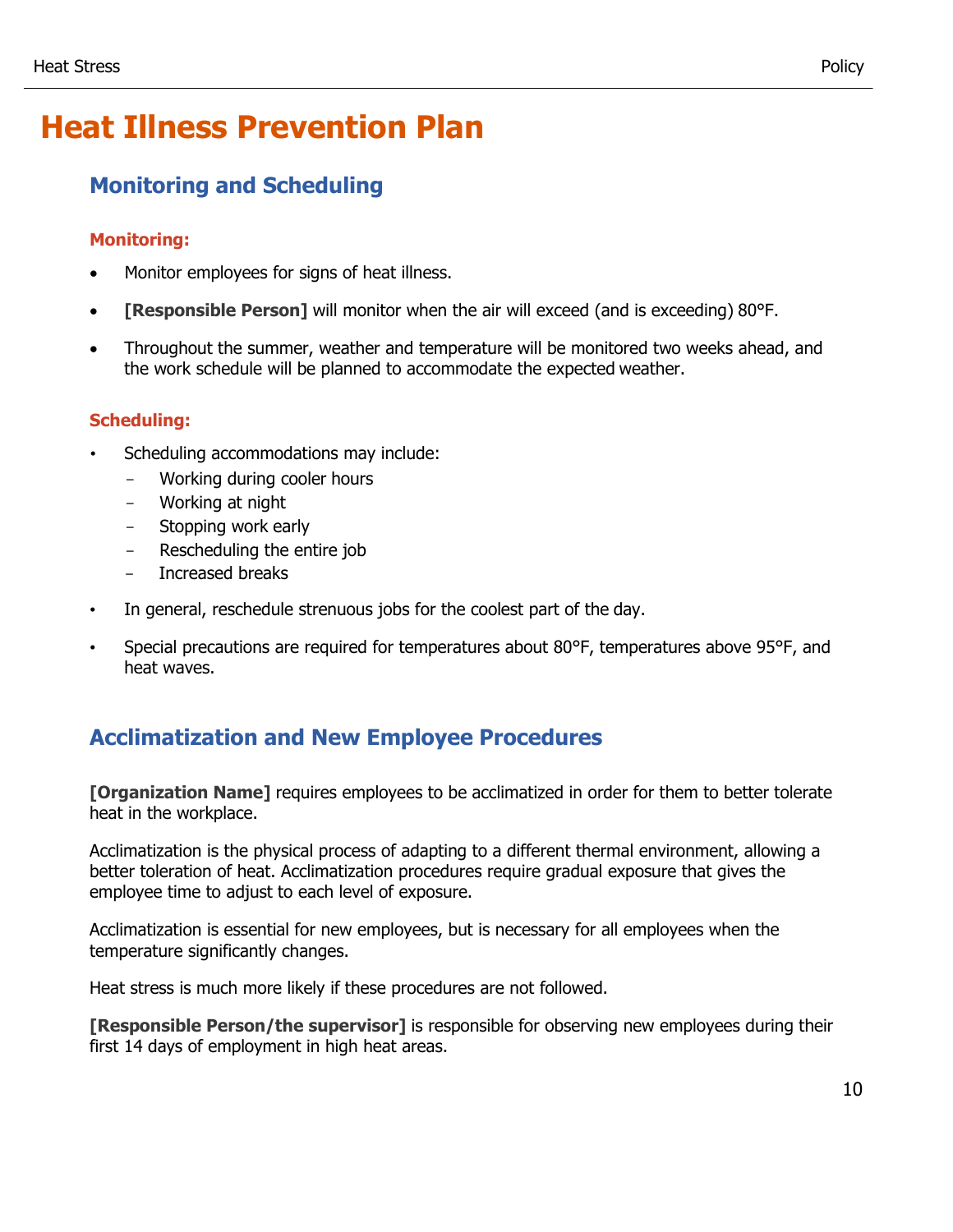### **Re-acclimatization:**

Re-acclimatization is necessary if:

- Employees are away for a week or more.
- The temperate increases significantly.

## **Heat Wave and Extreme Heat Procedures**

### **Heat wave procedures:**

- A heat wave is defined as consistent temperatures over 80°F or if the temperature is 10° higher than the average daily temperatures in the preceding 5 days.
- Assign supervisors to closely observe and monitor employees during a heat wave.
- Institute a ratio of one supervisor to 20 or fewer employees, a mandatory buddy system, or a consistent practice for supervisors to check on employees.
- Pre-shift meetings to review high heat procedures with employees are recommended.

### **Extreme heat procedures:**

When work site temperatures equal or exceed 95°F, the employer will enact extreme heat procedures:

- Changes in normal emergency response procedures include **[Insert any changes, or delete this bullet if not applicable.]**.
- In high heat conditions, employees will be closely observed by **[their supervisor or designated person1** for signs of heat illness.
- New employees will be supervised for acclimatization. However, be aware that acclimatized employees are still at risk for heat illness.
- Employees' heart rates and body temperatures will be monitored. Shorten work cycles and increase rest periods if body temperatures are over 98.6°F or heart rates are over 110 beats per minute. **[Note:** This is an optional best practice.]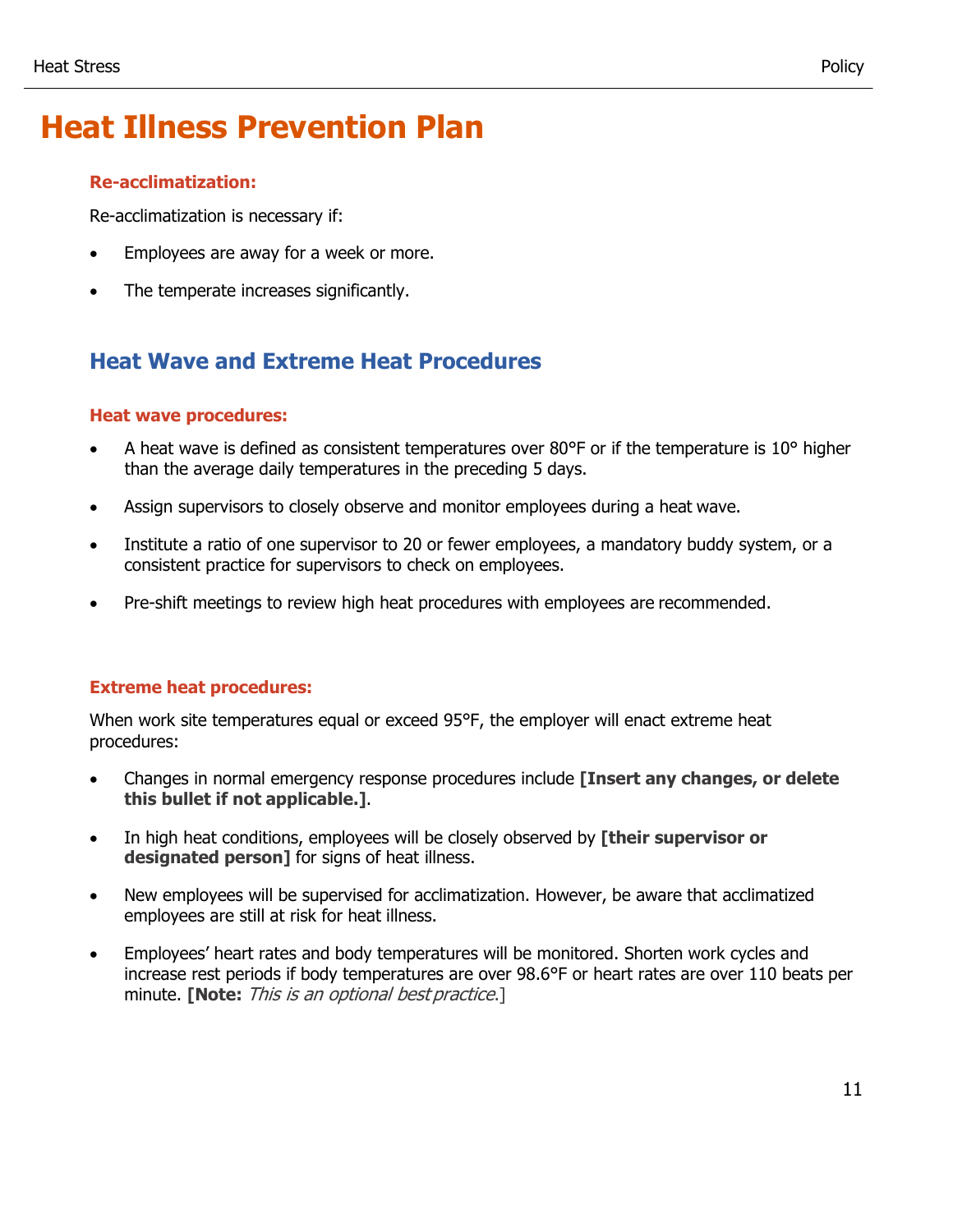- Effective communication and monitoring will be assured by **[Insert the method that will be used.** Choose at least one of the following options: instituting <sup>a</sup> ratio of one supervisor to 20 or fewer employees, <sup>a</sup> mandatory buddy system which requires training, <sup>a</sup> communication system to remain in regular contact with eachemployee.].
- Communications between employees and supervisors will be established and maintained, so that employees can quickly contact a supervisor when necessary, by **[Insert the method that will be used. Note:** If cell phones are used, there must be reception.]
- Mandatory 10-minute break periods are required for every two hours worked. Supervisors must enforce this rule.
- Pre-shift meetings will occur to review procedures and to remind employees to drink water and take cool-down rests if needed.
- Supervisors must remind employees to rest and drink water. Employees should drink more water than usual.
- Convective heat will be controlled by [**Insert the method that will be used.** For example, decreasing air velocity and wearing clothing to cover exposed skin are helpful.]

## **Emergency Response Procedures**

**[Organization Name]** is dedicated to providing appropriate care for all employees who report or show symptoms of heat illness.

### **Roles and contacts:**

- The following persons are designated to call for emergency medical services: **[Responsible Persons]**
- In an emergency, if no designated person or supervisor is available to call for emergency services, all employees are permitted to do so directly.
- To call emergency services, **[Appropriate Directions, e.g., "Call 911"].**
- Employees feeling or witnessing signs of heat stress should contact **[Designated Person or a Supervisor]** by **[Method of Contact].** [**Note:** If there is no reception for electronic devices, another method should be in place.]
- The following individuals are able to provide first aid: **[Applicable Names]**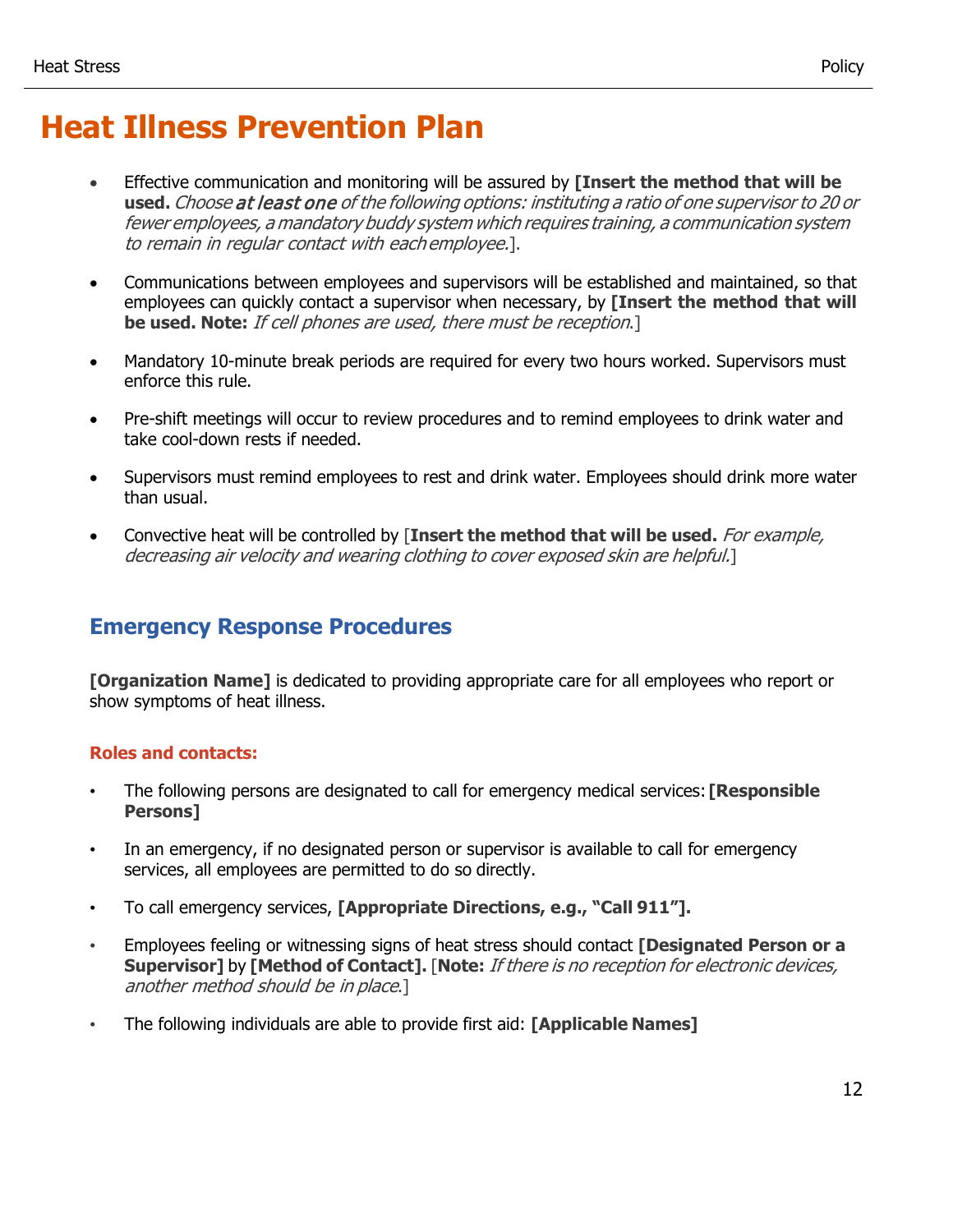- **[Responsible Person(s)]** will evaluate whether there is a language barrier at the worksite and make plans for how this will be overcome in an emergency. **[Note:** This is an optional best practice.]
- Medical facilities are located: **[Medical Facilities Used and Their Locations]**

### **Emergency preparation:**

- The employer shall assure that effective communication is maintained with employees so that they can contact a supervisor or emergency medical services when necessary.
- Employers will assure that supervisors or designees are able to provide clear and precise directions to the worksite and have a reliable method of communication.
- Employers will assure that the work area is staffed with a person able to administer first aid.
- Employers will assure all designated individuals are trained and ready to respond to emergencies.
- Communication methods will be checked at the beginning of each shift. **[Note:** This is an optional best practice.]

#### **Emergency response procedure:**

- If an employee shows signs of heat illness, they will be monitored and shall not be left alone or sent home without being offered first aid or emergency medical services.
- If an employee reports symptoms of heat illness or if a supervisor or coworker sees evidence of the symptoms, the supervisor will take **immediate action** appropriate to the symptoms. **[If the supervisor will summon someone more experienced in first aid, include this here.]**
- If symptoms indicate **severe** heat illness, the employer will activate emergency response procedures.
- **[Insert information about who will respond to emergencies.]**
- **[If employees will need to be transported to a place where they can be reached by emergency personnel, insert information about how/where they will betransported.]**
- **[If mobile crews are used, include a description of how their location will be communicated to emergency responders, e.g., with maps.]**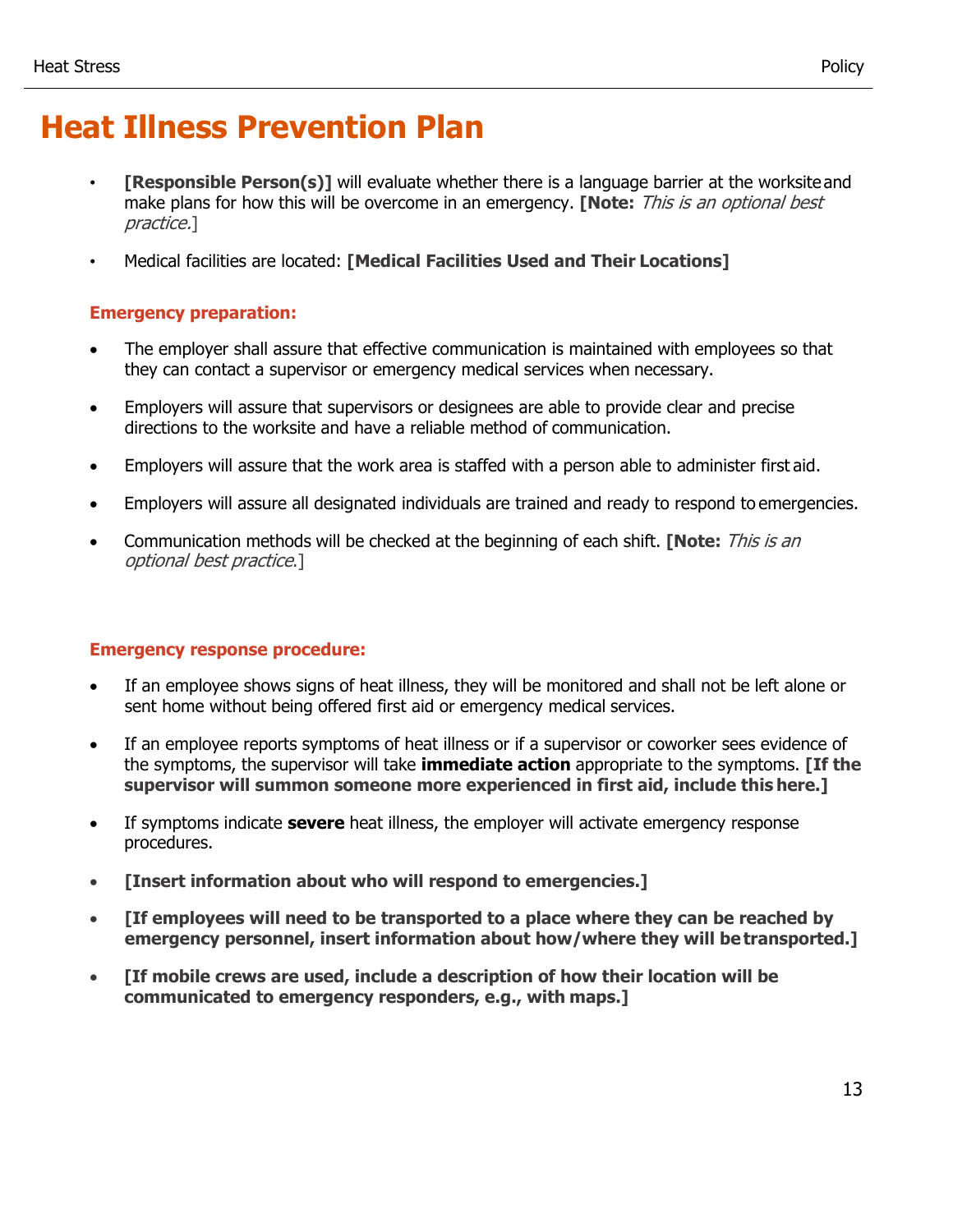## **Heat Illness Detection and Response**

### **Heat cramps:**

This affects employees who have perspired so heavily that they have depleted the body's water and salt.

## **Symptoms:**

- Muscle cramps
- Pain or spasms in the abdomen, arms, or legs

### **First aid:**

The victim should do the following:

- Sit and rest in a cool place.
- Drink sports drinks, juice, or water combined with food.
- After recovery, do not begin strenuous work again for several hours.
- Seek medical help if you have heart problems, are on a low-sodium diet, or if you don't feel better after one hour.

### **Heat exhaustion:**

This is the body's response to not being able to cool itself efficiently due to dehydration. Without prompt treatment, this condition can lead to heat stroke.

### **Symptoms:**

- Rapid, weak pulse
- Headache
- Heavy sweating
- Extreme weakness
- Dizziness or fainting
- Irritability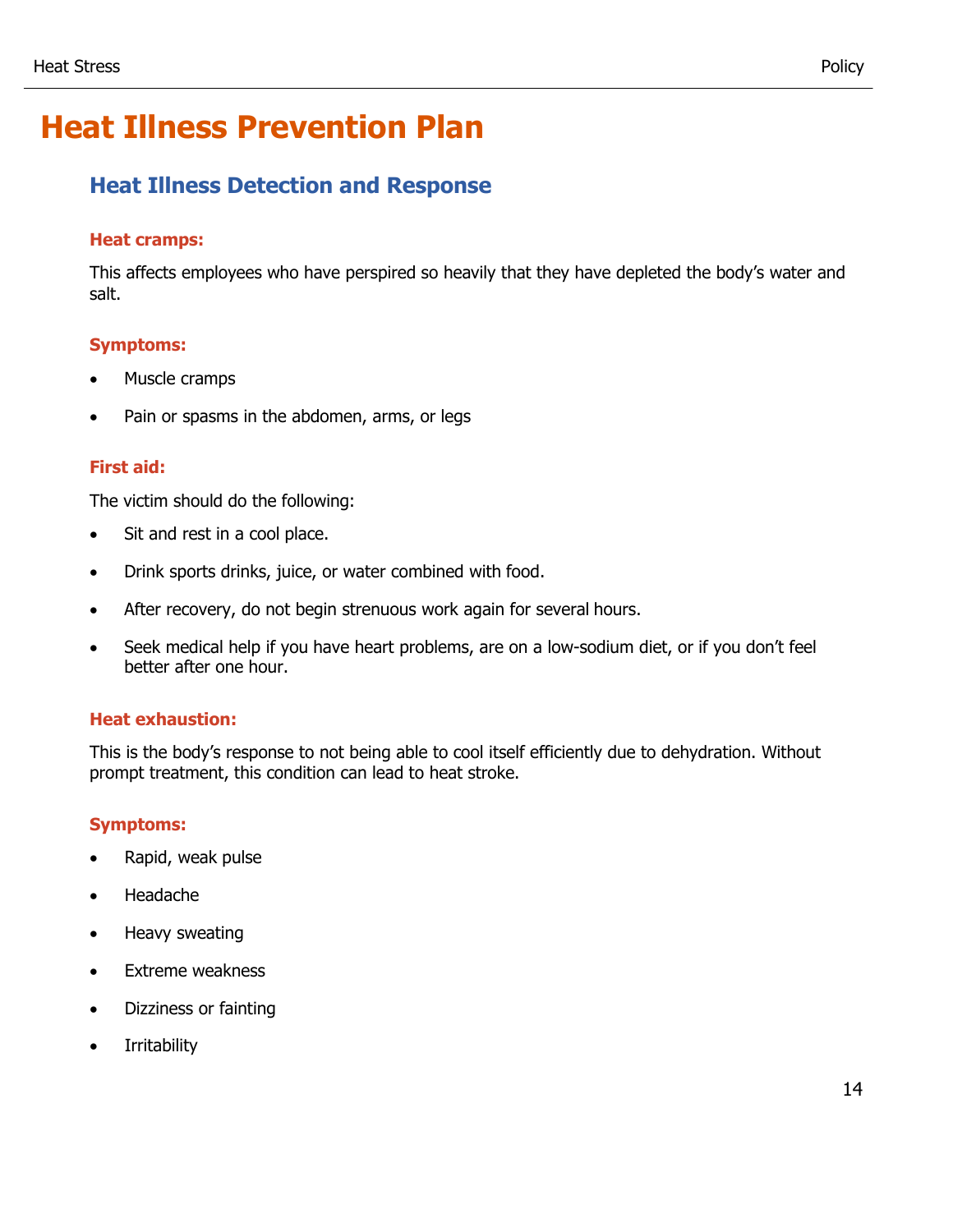- Nausea or vomiting
- Cold, pale, clammy skin

## **First aid:**

- Help the victim to do the following:
	- Sit and rest in a cool place.
	- Drink small amounts of cool water.
	- Take a cool shower or bath or apply ice packs.
- Monitor the victim carefully. If they do not improve within 30 minutes, get medical help.
- Confusion, vomiting, or fainting may indicate a more serious condition. Seek medical attention immediately in this case.

### **Heat stroke:**

This condition occurs when the body is unable to control its temperature as a result of prolonged exposure or physical exertion in high temperatures. Untreated, it can quickly cause death or disability.

## **Symptoms**:

- High body temperature
- Strong, rapid pulse
- Confusion
- Loss of coordination
- Hot, red, dry or moist skin
- Nausea and vomiting
- Seizure or unconsciousness

## **First aid:**

- Contact emergency medical services immediately.
- Move the victim to a cool, shaded area.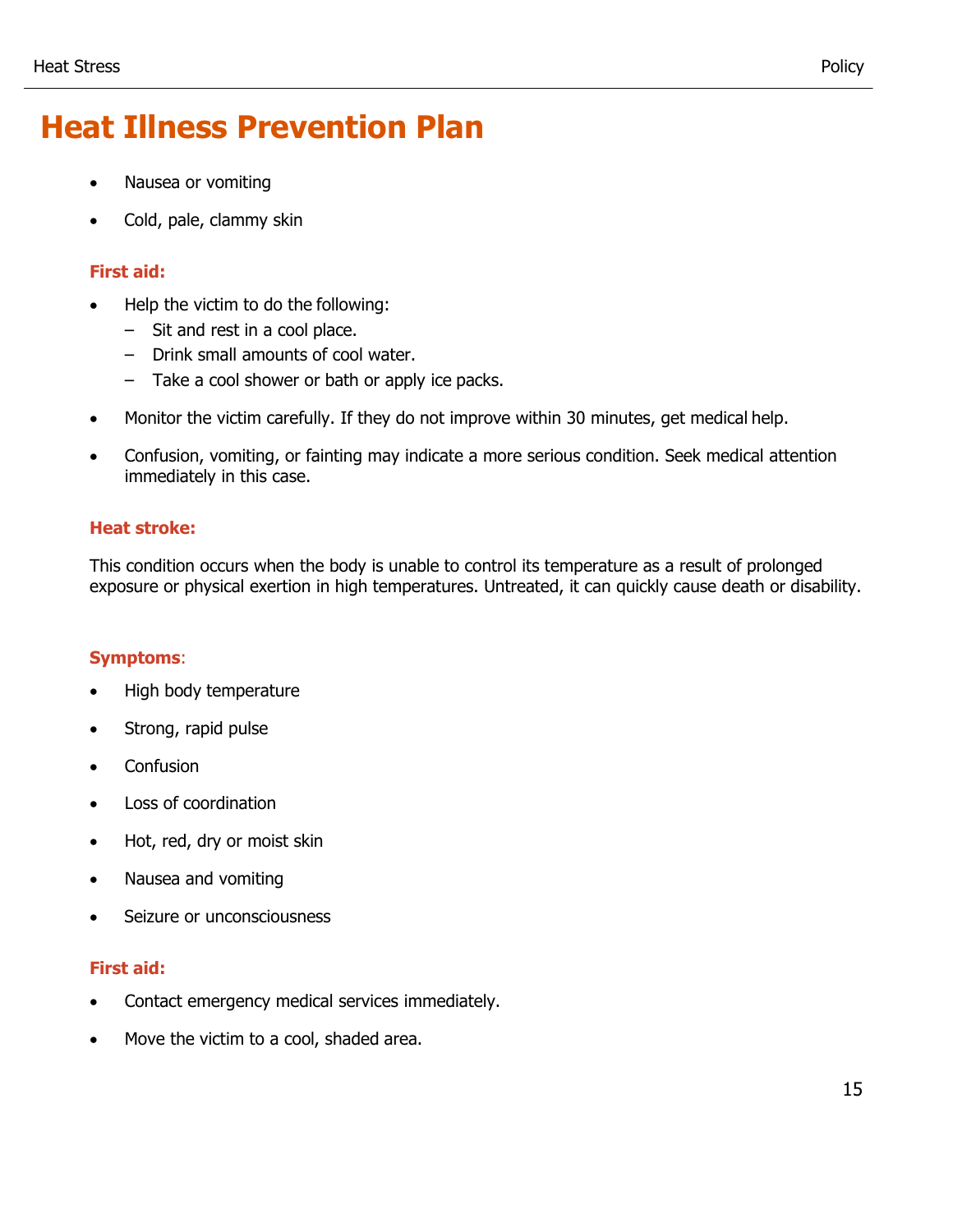- Remove any excess clothing.
- Cool the victim's body as quickly as possible, using ice or cold water.
- If the victim is able to drink, give him or her cool fluids.

## **Other Heat Controls**

[**Insert information about engineering controls in place**. Examples of controls that may be appropriate include:

- Ventilation that cools and/or moves the air.
- Reflective screens or shields installed between the radiant heat source and the employee.
- Insulation for hot indoor surfaces.]

### **Clothing and PPE:**

[**Note:** If the work has certain clothing requirements or restrictions, please alter this section.]

- Employees should choose clothing that is reflective, light-colored, lightweight, loose-fitting, and breathable.
- Employee clothing should cover the exposed parts of the body.
- In direct sun, a hat with a wide brim or bill may be helpful.
- The organization shall provide **[insert any specialized cooling garments as applicable—**e.g., ice vests,water-cooled garments, phase change liquid cooling vests, or cooling cloths made from special fabrics].

### **Managing employee risk factors:**

Employees can do the following:

- Be aware of how your health can affect your risk of heat stress. The following increases risk:
	- A poor level of physical fitness
	- Obesity
	- Chronic or acute illnesses
	- Conditions such as diabetes, heart disease, or high blood pressure